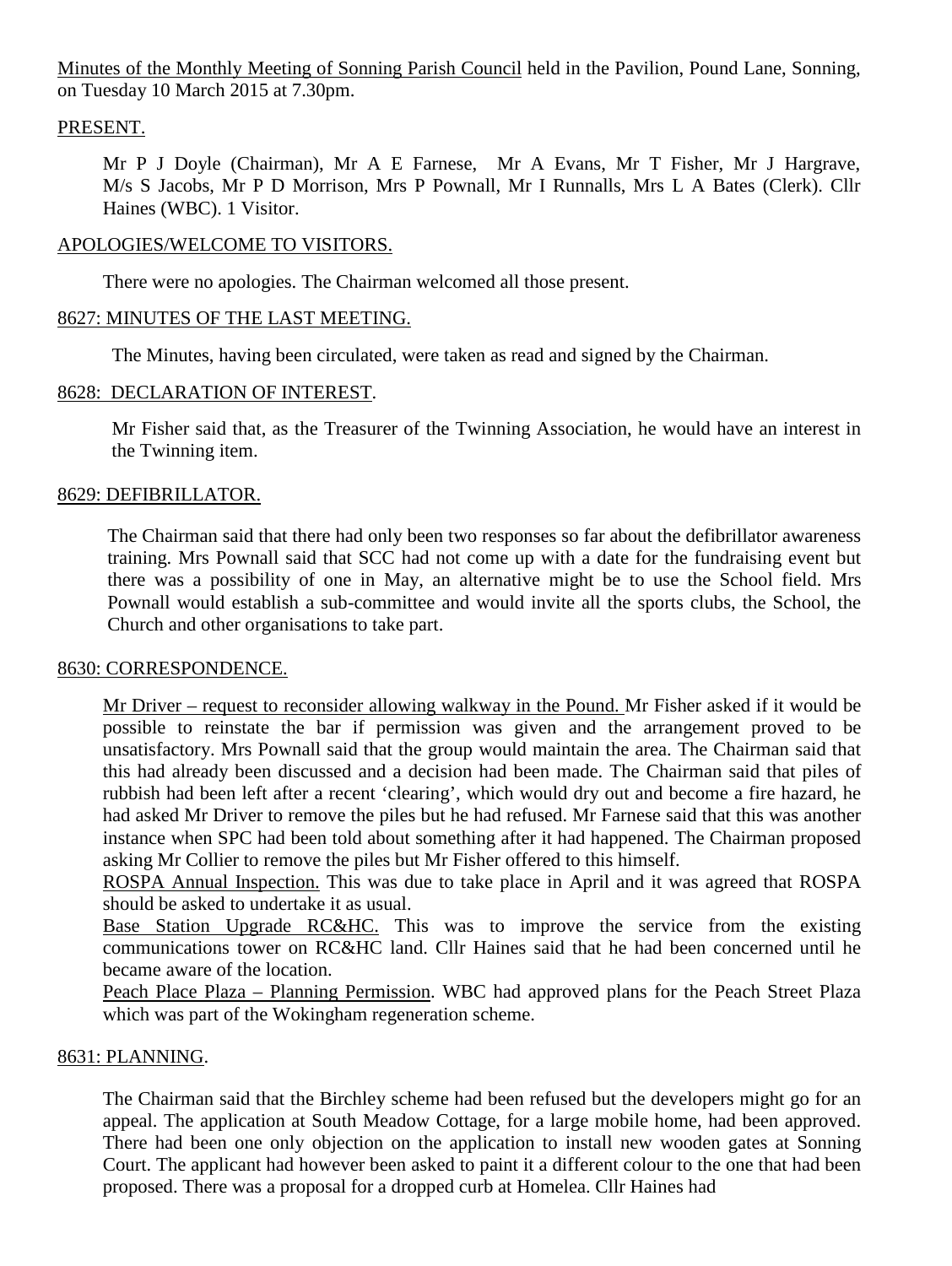## 8631: PLANNING (Cont'd).

asked for the new application for August Field/Acre Field to be listed but he warned that some of the objections had already been overturned by WBC. It was understood that the developer would go ahead and build the previous, approved, plan if this application were refused. The service road at the rear of the site was shown on the new plans. The proposal at Keepers Cottage, to build two semi-detached houses, was in the Countryside/Green belt, where no development was normally permitted. Cllr Haines said that it was likely to be refused but there might be an existing building on site. There was a lot of concern about the safety of the access onto a dangerous, single track road. The Chairman said that Henley were considering a proposal to ban heavy vehicles from the town. Cllr Haines said Reading Bridge would undergo repairs for two weeks during the summer. The following applications were ongoing: 100 Thames Valley Park Drive (A/2014/1668): 100 Thames Valley Park Drive (CLP/2014/1606): South Lodge Sonning Lane (F/2014/1832):

Birchley Old Bath Road (F/2014/1879**):** The Sharrow Parkway Drive (F/2014/2063):

St. Andrews Church (NMT/2014/2083): St Andrews Church (C/2014/2110): Reading Blue Coat School (F/2014/2116): 33 Little Glebe (F/2014/2285): 29 Sonning Meadows (F/2014/2444): Holme Park Sonning Lane (RBCS) (F/2014/2319): Sonning Court, Thames Street (F/2014/2617): Sonning Court Thames Street (F/2015/0165): 7 Old Bath Road (CLP/20150128). The following applications had been approved: South Meadow Cottage (CLP/2014/2379): King George V Playing Field (F/2014/2804: Homelea Sonning Lane (F/2015/0040

The following applications had been refused. None.

The following new applications had been received. Acre Field, Charvil Lane (F/2015/0235). Erection of seven dwellings with associated access, parking and landscaping following the demolition of existing dwellings and outbuildings: Land Adjacent to keepers Cottage, Sonning Gold Club F/2015/0322). Erection of 2no semi -detached dwellings and associated works: 65 Pound Lane (F/2015/0403). Erection of a detached double garage following demolition and removal of existing garage: August Field and Acre Field Charvil Lane (F/2015/0354). Demolition consent in a conservation area of the existing dwellings, August Field and Acre Field, as defined in the attached plan 2023/0.

Confirmation of S106 Funds. The Chairman said that a substantial amount of S106 money had been allocated to Sonning (details previously circulated) but quotes had to be submitted to secure it. There were several projects where it could be used, although this was limited to the leisure areas. It was clear that the cricket club balls could go into the playground and Henley Contracting had submitted a quotation of £1800 to raise the netting by 1 metre and included trimming surrounding tree, which might require permission from WBC. The drainage scheme would improve the field facilities and some of the money might be used for this. Mr Farnese said that the S106 system would change to CIL on 1 April. Cllr Haines said that Wokingham had negotiated one of the highest CIL in the area, the S106 payable on an average house under S106 was £35- 40,000 but under CIL this would rise to £100,000 and 25% would go to the parish council. The CIL system was more flexible and the money could be used more widely. It was also payable on extensions.

## 8632: CONSERVATION ASSESSMENT.

Mr Thorpe would hand over the revised CAA, week commencing 16 March.

## 8633: QUESTIONS FOR BOROUGH COUNCILLOR.

Mr Farnese said that WBC had done a good job in Liguge Way  $-1$  bucket of tarmac! If the August Field development went ahead there would be 220,000 litres of extra sewage going into Sonning drainage system. The Chairman said that despite assurances that the drains would be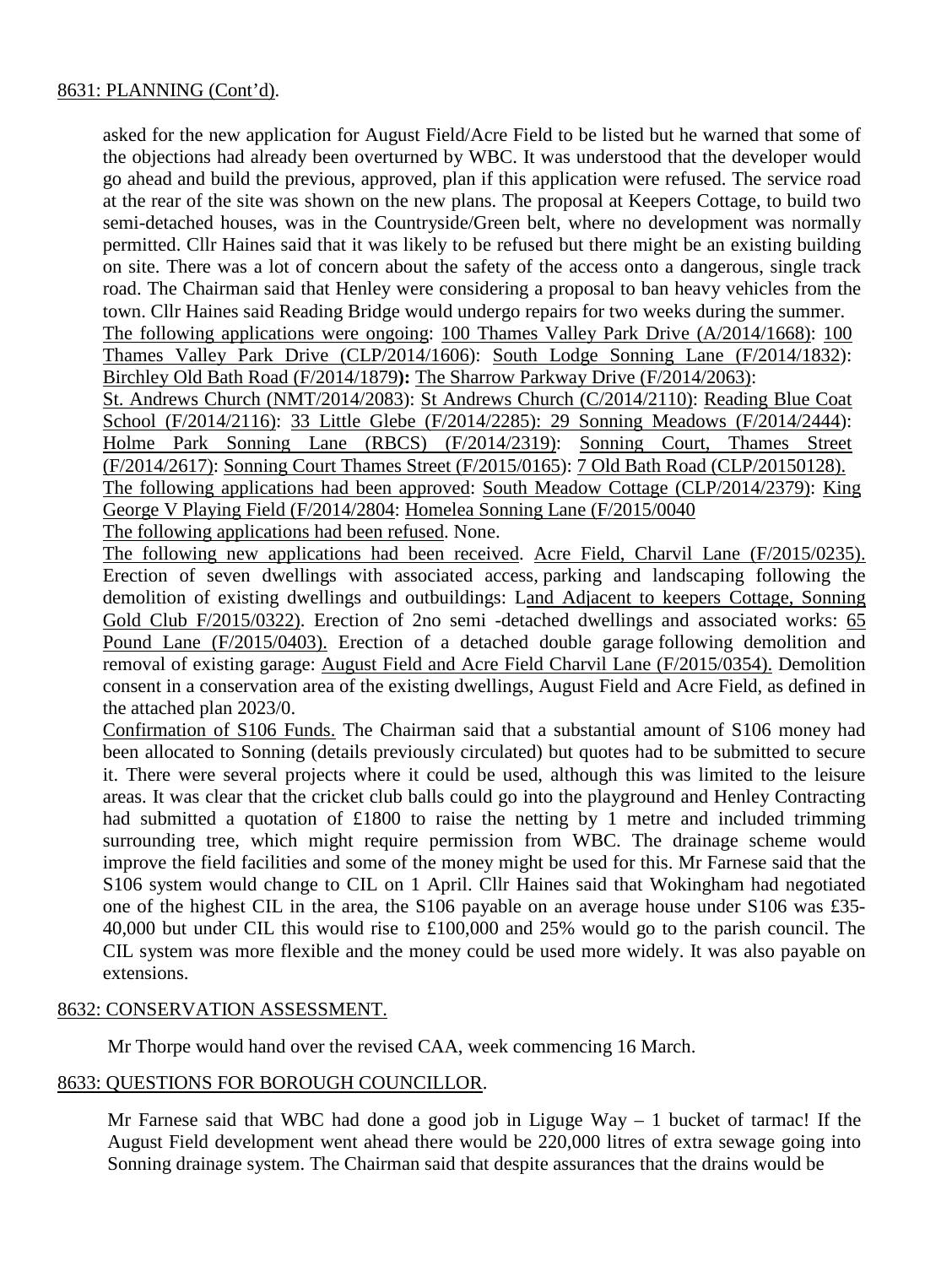# 8633: QUESTIONS FOR BOROUGH COUNCILLOR (Cont'd).

emptied Eddie Napper had not done anything. The Chairman and Mr Farnese would be attending a Major Projects meeting on 17 March and Mr Napper could not avoid them, Sonning paid for WBC services and if they could not speak to Mr Napper, they would speak to his boss Matt Davey. Cllr Haines said that he knew the Sonning drains were poor. The Chairman said that they didn't just require clearing, the gullies were completely blocked. Mr Farnese said that nothing was ever done properly, repairs to the potholes had been cursory. There was a very bad pothole outside the Farm entrance and another by the crossing in Pound Lane, there was also one at Sonning Meadows. The Chairman asked if there was a budget and Cllr Haines said there was a Borough wide budget, not one just for Sonning, lots of other areas were worse. Particularly bad were those on some of the housing estates but Mr Farnese said that these were not major through routes.

## 8634: PARISHIONER QUESTIONS.

There were no parishioner's questions.

## 8635: WEB SITE.

The Clerk said that Mr Gilmore was prepared to update the SPC Facebook page but he needed regular updates on the key points that SPC wanted to include. Mr Tom Ruddy (Twyford Advertiser) said he had checked out the SPC web site and Facebook to familiarise himself with the Council. It was essential that Facebook was updated regularly and the SPC Facebook had not been updated for some time. Mr Evans checked out the Facebook page and said that the site had not been updated for some time and there had been very few 'likes' when it had been. Following discussion it was agreed that the Facebook page should be discontinued.

## 8636: FINANCE.

- a) Report. The Clerk had prepared a report which was noted. Cllr Haines said it had been noted that the Sonning precept had increased while several other parish had maintained their precept at the previous year's level.
- b) Payment of Accounts. Mr Evans proposed accepting the following payments, Mr Fisher seconded and this was unanimously approved.

#### February

| Mrs R Hulley – Litter jan + part Feb.                      | 218.72 |
|------------------------------------------------------------|--------|
| Mr P Doyle – Defibrillator Sign                            | 21.00  |
| Play Inspection Company – Cricket safety assessment report | 438.00 |
| Sonning Landscapes – Cut allotment hedge                   | 200.00 |
| <b>Quadron Dog Bins</b>                                    | 84.24  |
|                                                            | 961.96 |

## 8637: BRIDGE LIGHTING

Mr Fisher and Mr Hargrave were continuing to seek further contributions for the lighting.

## 8638: HIGHWAYS.

Mr Evans said that he had circulated a draft to Mr Hargrave and the Chairman but he needed some figures on vehicle movements to complete it, which the Chairman would provide. Mr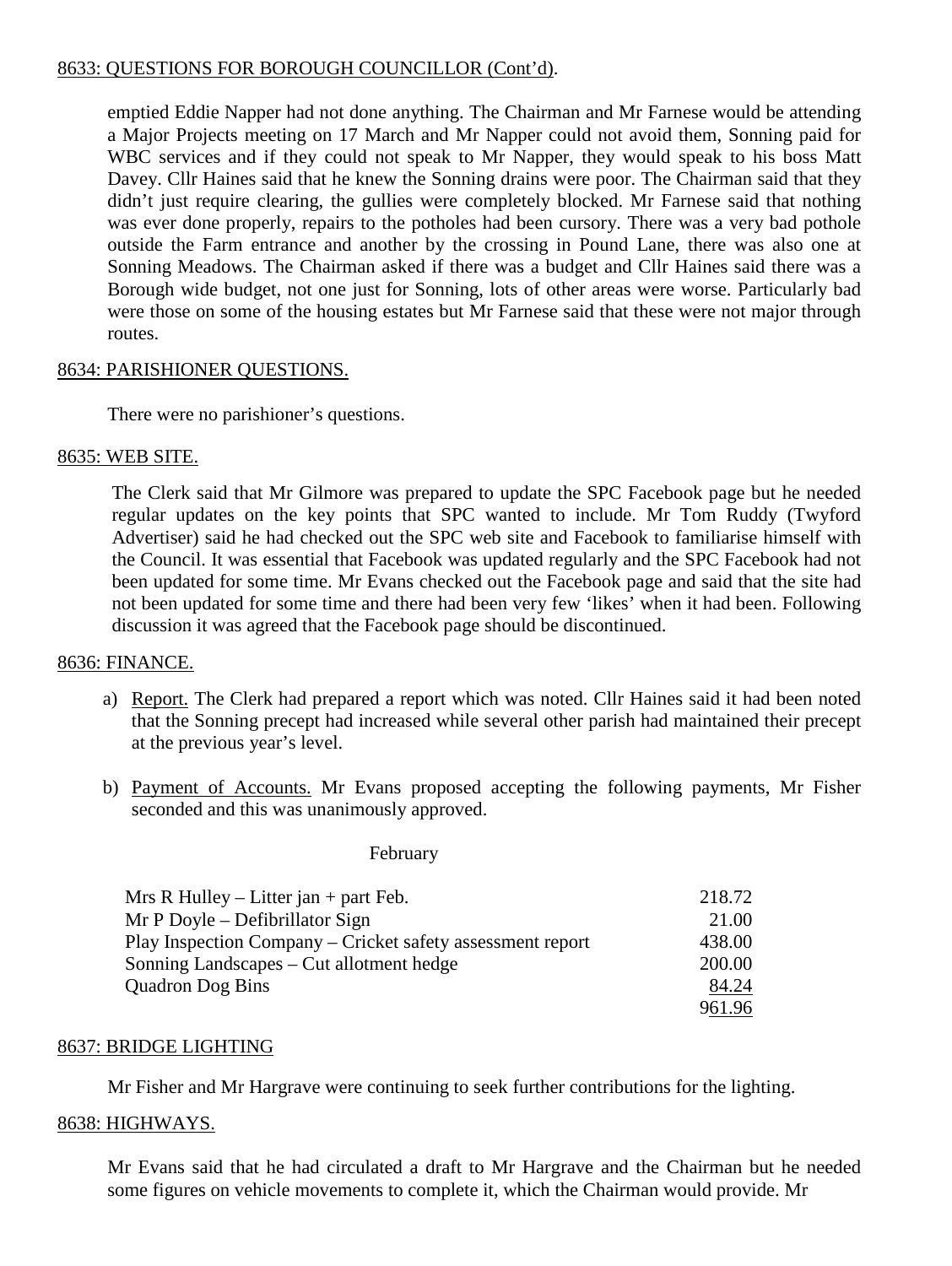# 8638: HIGHWAYS (Cont'd).

Evans said that over 50% of residents had been in favour of 'no cold calling'. Two thirds of the votes had to be in favour and then Trading Standards could go ahead with the signs.

WBC Request for Mirror on Wharf. This was to provide a view of traffic to vehicles exiting the access to the Lock. Following discussion it was agreed to allow this with the proviso that full details were provided to SPC prior to installation.

## 8639 RECREATION AND ENVIRONMENT W.G.

- a) Report. Mrs Pownall said that there had been a request from a new football team to play at KGV Field. Unfortunately the field was well used by the two existing Clubs and it was felt that another team could lead to overuse. For this reason the request was refused. Mrs Pownall said that the Chairman had been a scheme operated by Jewsons under which the community could receive up to £50,000 to improve community facilities. Mrs Pownall would apply online for assistance with improving the pavilion showers. If anyone had any other suggestions they should inform Mrs Pownall. Deadline 12 April.
- b) Safety Checks. Mrs Pownall had checked the exercise equipment.
- c) SCC Scoreboard & Safety Report. The planning application for the scoreboard had been approved. The Chairman read out the quote from Henley Contracting to raise the playground fencing by 1 metre. This included 28 posts but was plus VAT. It also included trimming the branches of nearby trees, which might require permission from WBC but the quote could be submitted as part of the S106 request.
- d) S106 money was available for a new piece of equipment in the playground and it had also been suggested that a 'walkway' between each piece of equipment would be user friendly for the disabled. Mr Farnese said that the senior swings had not been renewed when the playground had been updated and suggested that they should be replaced and extended. In order to do this the tree stump would need to be removed. Earlier quotes had been in the region of £500. The Clerk would contact the manufacturers for a quote.

## 8639: DOG BIN POUND LANE.

It had been agreed that this should be positioned next the noticeboard at the West Drive/Old Bath Road junction and several designs were discussed. The Chairman proposed and Mr Farnese seconded, that the Fido 35 bin in green should be purchased at a cost of 217.09, plus VAT. This was unanimously approved.

# 8640: TECHNICAL SERVICES.

- a) Report. Mr Farnese said that there was nothing to report except that the Wharf was looking very good, there had been no flooding, which had helped. The traffic light signal box was very unattractive.
- b) Safety Checks. Mr Farnese said that these had been carried out.
- c) Lighting Proposals. Mr Farnese said that he would be submitting proposals for three new lights. The light nearest the A4 in Pound Lane was shaded by overhanging greenery and Mr Collier had cut this back. Other lights obstructed by overhanging greenery were located alongside the Deanery in High Street, in Guard Roa from some residents in the adjoining bungalows about loss of privacy due to the d and in Thames Street.
- d) Allotment. Ms Jacobs said that allotment holders could become members of the Caversham Allotment Association for £2 per annum, £1 for OAP's, and would provide access to good discounts on compost, seeds etc. The Clerk would send the information with the Tenancy agreements. The Chairman said that Mr Collier had received complaints about loss of privacy from some residents while he was hedge trimming, but the hedge would grow back